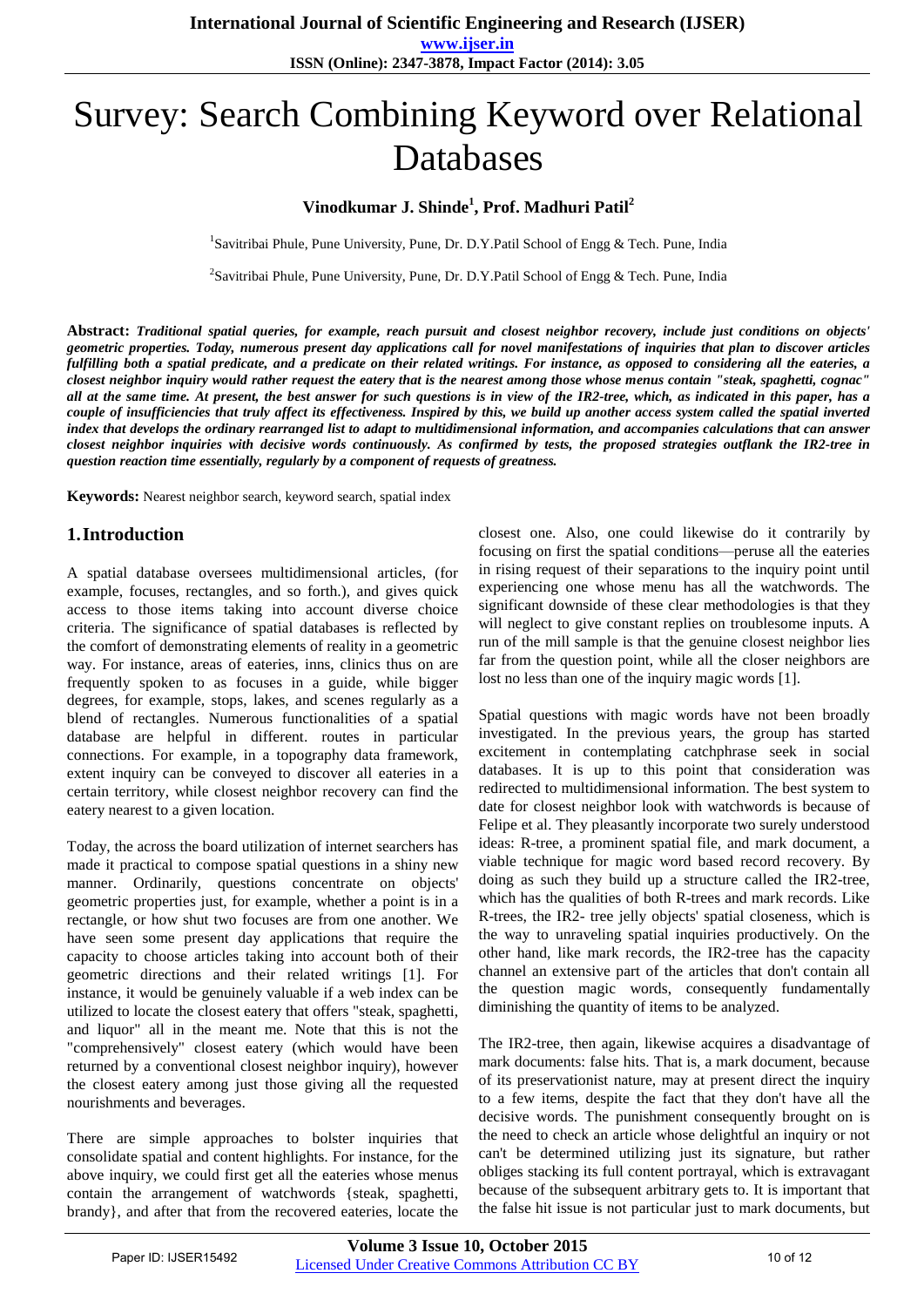rather additionally exists in different routines for inexact set participation tests with reduced stockpiling. Accordingly, the issue can't be cured by essentially supplanting mark record with any of those strategies.

We plan a variation of transformed record that is improved for multidimensional focuses, and is accordingly named the spatial inverted index (SI-index). This entrance strategy effectively consolidates point coordinates into a routine altered list with little additional space, inferable from a fragile conservative stockpiling plan. In the meantime, a SI-index saves the spatial region of information focuses, and accompanies a R-tree based on every inverted list rundown at little space overhead. Accordingly, it offers two contending routes for question handling. We can (consecutively) consolidate various records all that much like combining customary rearranged records by ids. Then again, we can likewise influence the R-trees to search the purposes of every applicable rundown in rising request of their separations to the question point. As exhibited by trials, the SI-file essentially beats the IR2-tree in question effectiveness, frequently by a component of requests of greatness.

## **2.Problem Definition**



associated texts

Let P be an arrangement of multidimensional point. As our objective is to combine keyword search with the current area discovering administrations on offices, for example, hospitals, restaurants, hotels, and so on, we will concentrate on dimensionality 2, yet our strategy can be stretched out to subjective dimensionalities with no technical obstacle. We will accept that the focuses in P have number directions, such that every direction extends in [0,t], where t is an extensive number. This is not as prohibitive as it may appear, in light of the fact that regardless of the fact that one might want to demand genuine esteemed directions, the arrangement of distinctive directions representable under a space cutoff is still limited and enumerable; accordingly, we could too change over everything to whole numbers with fitting scaling. Likewise with, every point  $p \in P$  is connected with a situated of words, which is signified as Wp and termed the record of p. Case in point, if p remains for an eatery, Wp can be its menu, or if p is a lodging, Wp can be the depiction of its administrations and offices, or if p is a healing center, Wp can be the rundown of its out-patient strengths. It is pass that Wp might conceivably contain various words. Customary closest neighbor pursuit gives back the information direct nearest

toward a question point. Tailing, we extend the issue to incorporate predicates on objects' texts. Formally, in our connection, a closest neighbor (NN) query determines point q As it were, Pq is the situated of articles in P whose reports contain all the catchphrases in Wq. For the situation where Pq is discharge, the question returns nothing. The issue definition can be summed up to k closest neighbor (kNN) look, which finds the k indicates in Pq nearest q; if Pq has not as much as k focuses, the whole Pq ought to be returned. For example, assume that P consists of eight focuses whose areas are as demonstrated and their records. Consider a question point q at with the arrangement of watchwords  $Wq = {c,d}$ . Nearest neighbor search discovers p6, recognizing that all focuses closer to q than p6 is missing either the question magic word c or d. In the event that  $k = 2$  closest neighbors are needed, p8 is likewise returned what's more. The outcome is still {p6,p8} regardless of the possibility that k increments to 3 or higher, in light of the fact that just two articles have the pivotal words c and d in the meantime. We consider that the information set does not fit in memory, and needs to be filed by effective access strategies with a specific end goal to minimize the quantity of I/Os in noting an query.

## **3.Related Work**

#### **3.1 The IR2-Tree**

The R-tree (IR2-tree), which is the best in class for noting the nearest neighbor queries, clarifies an option arrangement taking into account the modified file. The IR2-tree joins the Rtree with mark records [3]. Next, we will survey what a mark record is before clarifying the subtle elements of IR2-trees. Our discourse expects the information of R-trees and the bestfirst calculation for NN seek, both of which are surely understood methods in spatial databases. Mark document all in all alludes to a hashing-based system, whose instantiation in is known as superimposed coding (SC), which is indicated to be more powerful than other It is intended to perform enrollment tests: figure out if a question word ω exists in a set W of words. SC is preservationist, as in on the off chance that it says "no", then  $\omega$  is certainly not in W. In the event that, then again, SC returns "yes", the genuine answer can be in any case, in which case the entire W must be checked to keep away from a false hit. SC meets expectations in the same route as the exemplary strategy of sprout channel. In preprocessing, it constructs a bit mark of length l from W by hashing every word in W to a string of l bits, and after that taking the disjunction of all bit strings. To show, mean by  $h(\omega)$ the bit string of a word w. First and foremost, all the l bits of  $h(\omega)$  are introduced to 0. At that point, SC rehashes the accompanying m times: arbitrarily pick a bit and set it to 1. Imperatively, randomization must utilize  $\omega$  as its seed to guarantee that the same w dependably winds up with an indistinguishable  $h(\omega)$ . Moreover, the m decisions are commonly autonomous, and may even happen to be the same bit. The solid estimations of l and m influence the space expense and false hit probability.

#### **3.2 Solutions Based on Inverted Indexes**

Modified lists (I-record) have turned out to be a powerful get to system for watchword based report recovery. In the spatial setting, nothing keeps us from treating content depiction Wp of a point p as a report, and then, building an I-file. Every word